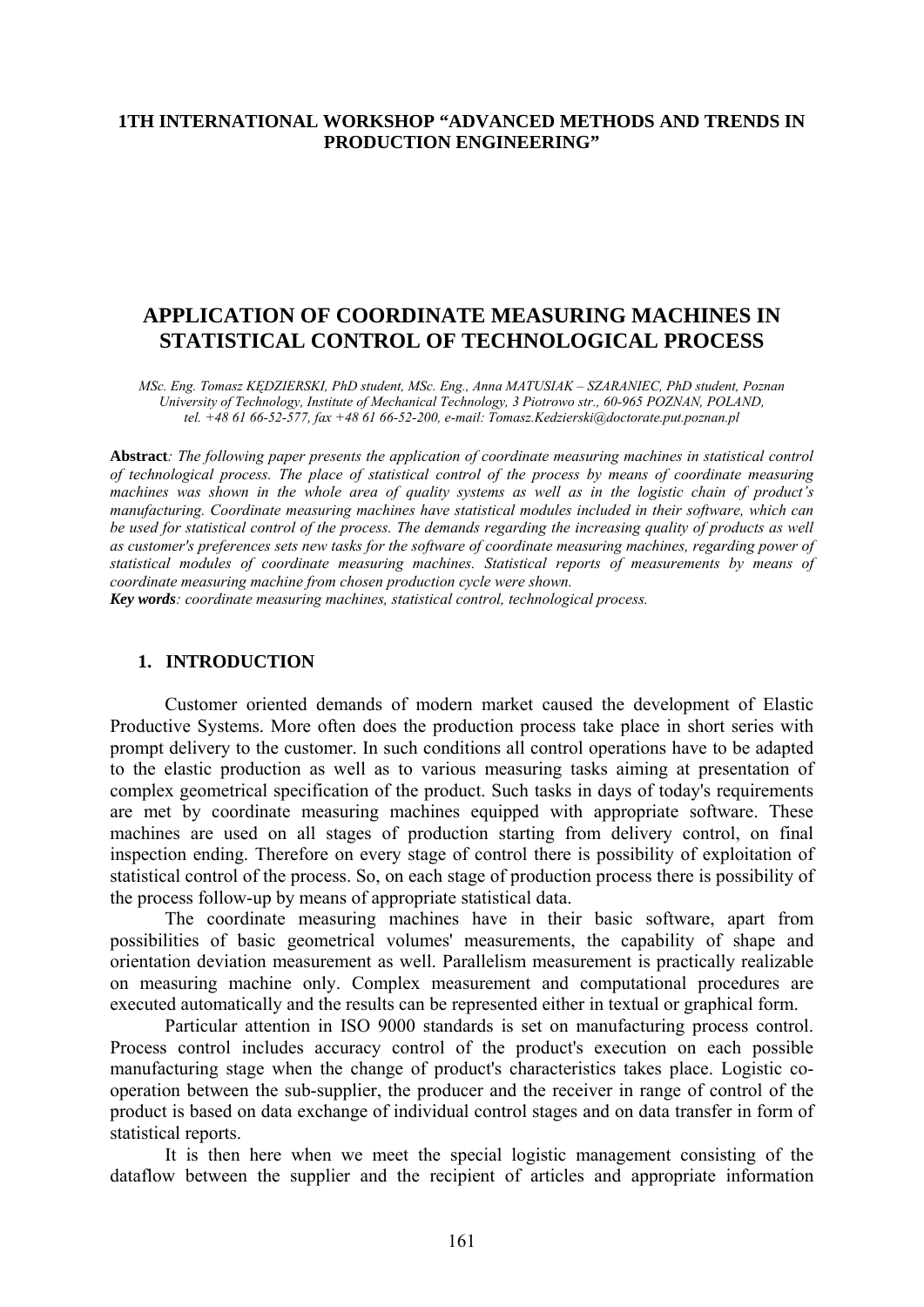transferring aiming at the best adaptation to the customer's needs. The aim of the logistic management is strategic assurance of required level of customer's service. The management also combines distributional functions with production and supply stages [4,5].

TQC - total quality control including statistical quality control is the newest approach in quality shaping. Quality control apart from control also influences the quality of product starting from the project throughout productive processes. The product of expected quality delivered to the customer with its appropriate confirmation is to be the final effect. Care about products' quality concerns whole logistic chains. Logistic processes related control should include product and package design phase. Owe to logistic controlling it is possible to obtain as well as utilize credible information of quality state too. Actions in this sphere should first of all aim at elaboration of complex programs for accurate methods of quantitive determination of quality level as well as for appointment of directions of quality promoting actions in range of the whole enterprise, in the aspect of logistic management [3].

## **2. STATISTICAL PROCESS CONTROL (SPC)**

SPC is a widely understood quality control together with utilization of the following statistical methods: statistical control tools, experiments' planning methods used for interfering and influencing the process in order to improve it and hold in specified limits. Quality control by means of statistical methods allows a considerable improvement of qualitative values of products and services. All quality control procedures are based on various conceptions of control cards aiming at the supervision of qualitative parameters on specified stage of technological process. The possibility of process control is important and helpful feature of statistical evaluation of products and processes.

Statistical process control is a series of statistical techniques and methods aimed at continuous improvement of quality of production processes or services. In order to collect process data it is necessary to observe the correct variability of the process. Two types of process variability can be distinguished:

- $\Box$  random (accidental) caused by changes of temperature, humidity, vibrations etc.; in this case the process is under static control;
- systematic caused by changes of instrumentation, machine's start-up, deregulation of the measuring-controlling apparatus etc.; the process is then out of static control.

Statistical methods are used in a planned way and in crucial places. They should assure such lowering of prime costs, which will produce a profit in general balance.

For the SPC the following kinds of control cards can be distinguished:

- □ Real-time quality control cards based on the idea of Shewhart's cards:<br>
cards  $\overline{X}$  and  $R$   $\overline{X}$  and  $S$   $\overline{X}$  and  $S^2$ 
	- cards  $\bar{X}$  and R,  $\bar{X}$  and S,  $\bar{X}$  and  $S^2$ ,
	- short series control cards  $\overline{X}$  and  $\overline{R}$ ,  $\overline{X}$  and  $\overline{S}$  or  $\overline{X}$  and  $S^2$ ,
	- multi-source grouped control cards
	- alternative characteristic evaluation cards  $(C, U, N_p, i, P)$ ,
	- short series control cards with alternative characteristic evaluation *(C, U, Np. i P),*
	- $\blacksquare$  T<sup>2</sup> Hotellings card,
	- CUSUM card (relating accumulative sums), MA (relating moving average) and EWMA (relating exponentially weighed moving average),
	- short series control cards for MA and EWMA,
- Regressive control cards,
- **Pareto card.**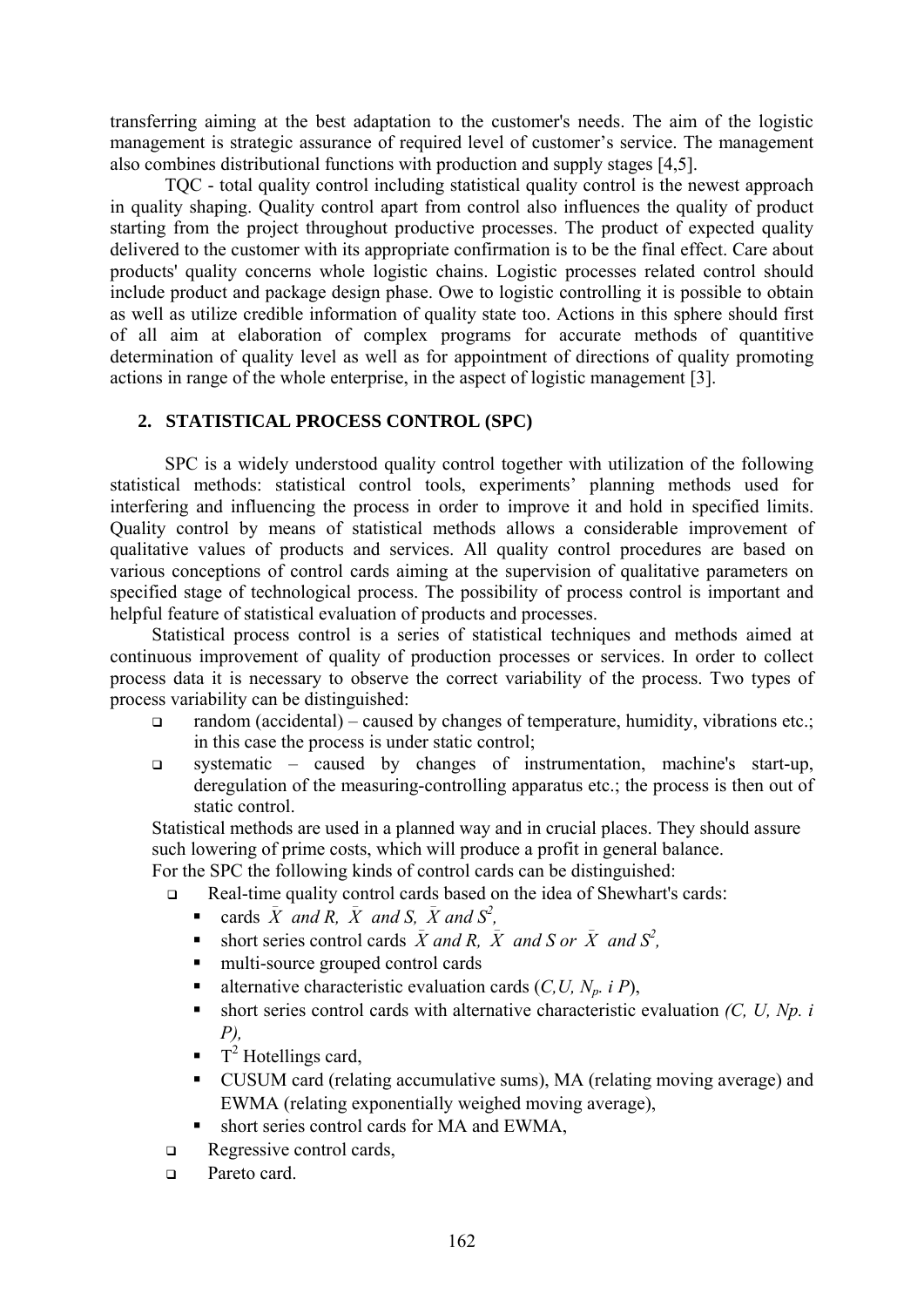In order to build a typical control card based on Shewhart's idea the selection of results' wey during process course control has to be made at first and then axled perpendicularly in the chart, then it is necessary to:

- $\Box$  select time interval,
- determine tolerance limits by:
	- delimitation of the average called central line LC. which represents the expected value of the studied parameter in the test or its nominal value.
	- delimitation of standard deviation magnitude, which is usually the upper tolerance limit GLT or else upper control, limit GGK. The GLT is equal to the total of the average and three standard deviations.
	- the delimitation of the lower tolerance limit DLT (the lower control line), which equals the total of the average and three standard deviations,
- $\Box$  marking of the average and tolerance limits on the perpendicular axis and leading the ruled lines to all of these points along the horizontal axis of the chart,
- $\Box$  introduction of data in chronological order,

designment of the line joining individual data.

Central lines are calculated on the basis of various kinds of data:

- the contribution of inconsistent elements in the sample.
- the number of incompatibility in the selected area,
- the number of incompatibilities for the element,
- the average value in the sample,
- gap in the sample,
- standard deviation in the sample.

Exploitation of the SPC techniques allows making sure whether the process is capable of performing the set requirements and whether it fulfils these requirements at any time. It also allows undertaking appropriate correctory actions when the process does not fulfill the set requirements.

## **3. TECHNOLOGICAL PROCESS CONTROL BY MEANS OF COORDINATE MEASURING MACHINES**

The utilization of coordinate measuring machines for statistical process control enables realization of many measurements, i.e.: measurement of cylinder diameter, deviation of cylindricity as well as position in relation to base. By means of CMM indirect measurements are eliminated, which were executed by means of complicated devices or standards demanding additional instrumentation.

The coupling of measuring processes with statistical process control makes it possible to integrate metrological functions of the measuring system with possibilities of graphic representation of repeatable data in the system of various kinds of control cards. During statistical process control by means of CMM there is the possibility of free choice of control cards for the investigated characteristics. The following are generated by means of CMM: R control cards (the gap), S (standard deviation), X (average value) as well as the trend and histogram.

The coordinate measuring machines realize their tasks of product characteristics determination during its initial productive stage as well as on selected stages. At this juncture the determination of lacks formation place and their magnitude is easily performed. The flow chart of technological process with various control places by means of CMM is shown in  $fig.1$ .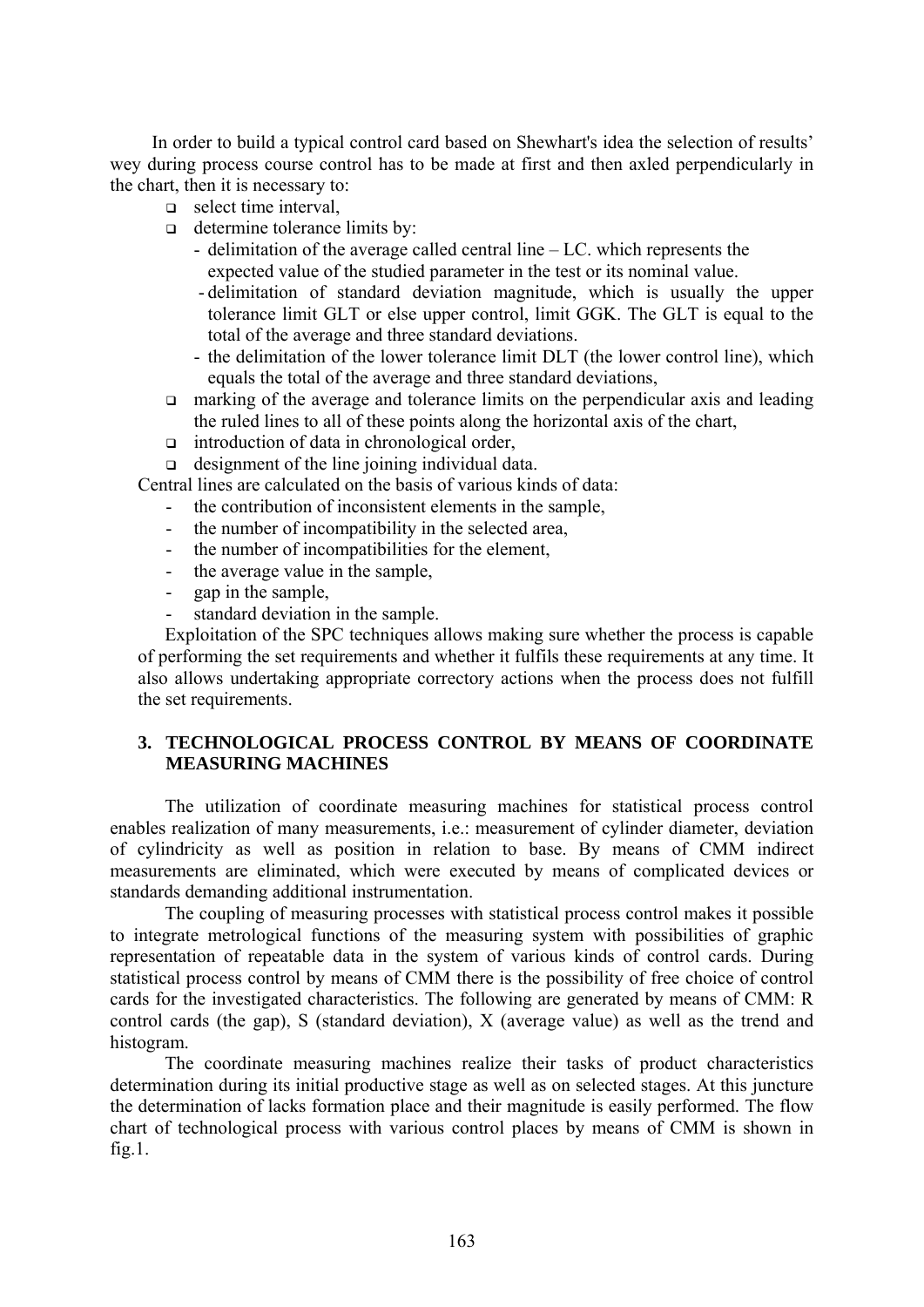

*Fig.1. Course of technological process with use of measuring machine control* 

## **4. EXAMPLE OF APPLICATION OF CMM FOR SPC**

#### **4.1. Methodology of the test**

The measurement of the unit shown in fig. 2 was executed for representation of statistical data from coordinate measuring machine. The inside diameter of nominal dimension  $\varnothing$  34H9 was subject to process variability analysis. Diameter measurement strategy was taken as measurement of cylinder by 2 circles at sampling depth of 3 and 10 mm from the upper reference plane. 20 measurements of diameters in elements chosen at random from were taken.



*Fig.2. The element measured on coordinate measuring machine*

The coordinate measuring machine used was Wenzel LH54 equipped with touchtrigger probe and Metrosoft 3.41 software. Measurement uncertainty of machine at  $MPE<sub>E</sub> = 2.5 + L/450$ . The measurements were taken in automatic cycle in order to minimize the influence of error effecting from service and measuring strategy.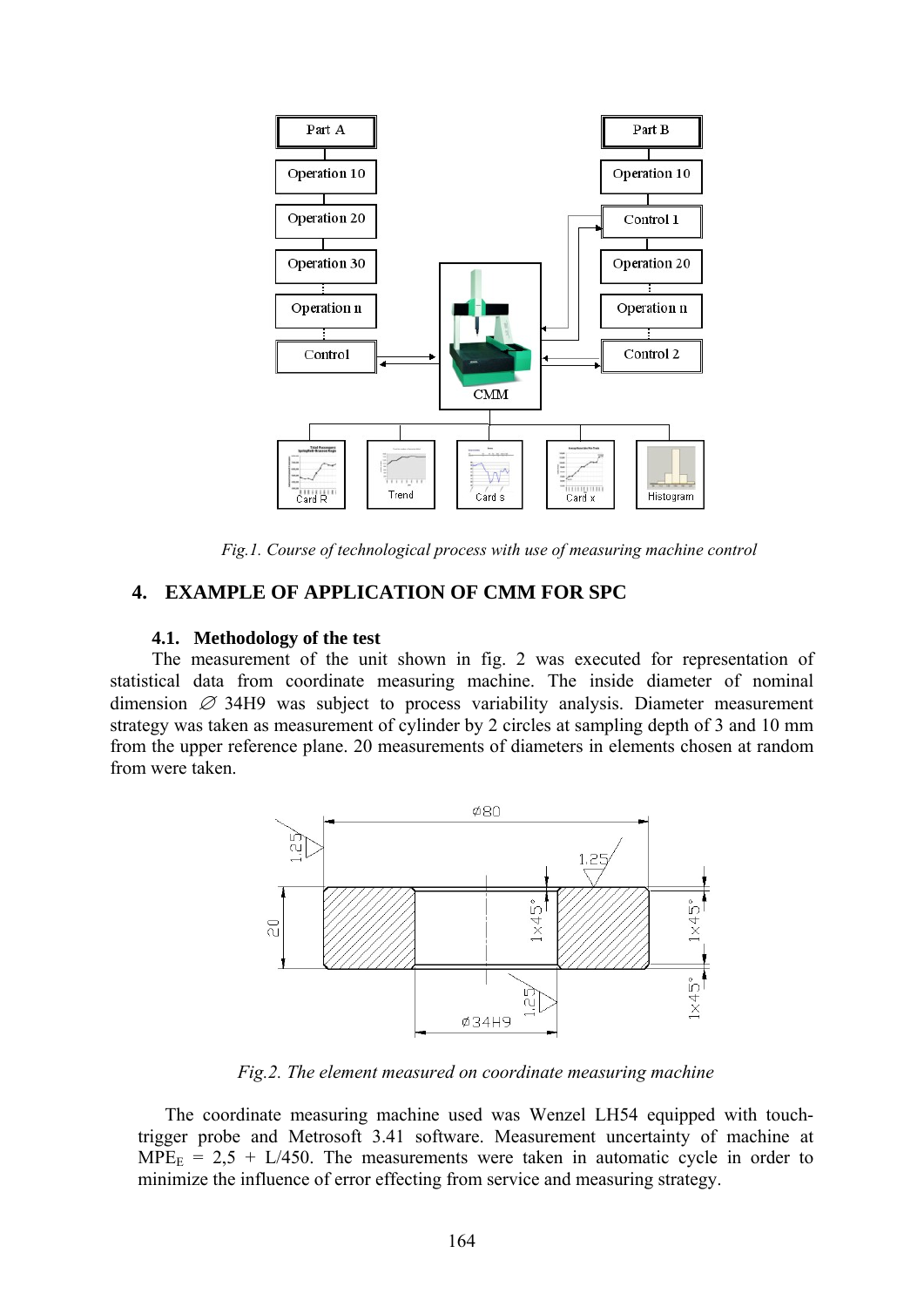#### **4.2. Results of measurement**

For the analysis of process variability 20 identical elements were used the measurements of inside diameter of which were taken. The received data enabling the generating the selected Shewart's cards from the program:

# $\square$  **The**  $\overline{X}$  **cards**

This card is also called the position control card. It is formed by means of location of values of average measurements results for the given sample in fixed and standardized intervals on it. The average values located on the card represent the test of significance for the expected process value, the estimator of which is mean process value, the one which is established on the basis of constructional or technological data. It can be also appointed from pilot test measurements. The X card is usually accompanied by the R card, which controls the dispersion stability of the studied characteristics.

#### **The R cards**

These are used for determination of dispersion invariability in time. The position of control limits for the R card is computed from the following formulas:

$$
DLK_{(R)} = D_{(1-\alpha/2)} \bar{R}; \qquad GLK_{(R)} = D_{\alpha/2} \bar{R},
$$

 $\mathcal{L}(\mathcal{L})$ 

where: *DLK<sub>(R)</sub>*, *GLK<sub>(R)</sub>* – correspondingly: lower and upper check line for the gap,  $D_{\alpha/2}$ 

*and*  $D_{(1-\alpha/2)}$  – the numbers matching conditions:  $P(R \ge D_{\alpha/2} \bar{R}) = \alpha/2$  and  $P(R \le D_{(1-\alpha/2} \bar{R}) =$ <sup>α</sup>*/2*.

## **The S cards**

If the gap becomes a non-effective measure of variability of the given process then it is necessary to use the standard deviation. The control limits in the S card are established by means of standard empirical deviation.

Control cards are based on mathematical statistics. The systematic management of cards is essential for the obtainment of confirmation that the applied process control means warrant stability of this process. In case when deregulation signal appears on the card correctory and repair actions must be taken. Reacting on any signals and elimination of causes of any instability, going beyond the limits of fixed deviation on regular basis contributes to maintaining stability of the process. Control cards are also used for determination whether the given process is adjusted and stays under control as well as whether normal or special variability causes influenced the process.

The preservation of long-term process stability is the main task of complex quality assurance. The analysis of qualitative ability of the process serves this aim; in some cases also the qualitative ability for the machines is used.

Additional requirements for the stable process are set, depending on determination what percentage of measurement values should be found in tolerance limits. Two kinds of qualitative ability coefficients are used:

- $C_m$  the qualitative capability of the machine. It is used for acceptance of constructively new machines or the ones after repair as well as for selection of machines and devices in design phase of production process;
- $C_p$  the qualitative ability of process practical in opinion the efficiency of process near foundation that the process is normally realized The of results contained dispersion is in range  $\times \pm 3\sigma$ .

Process should match customer's requirements for long and therefore it must have the so-called long-lasting capability which is characterized by two coefficients:  $C_p$  and  $C_{pk}$ .

The  $C_p$  coefficient defines whether range  $\pm 3\sigma$  is smaller than tolerance range: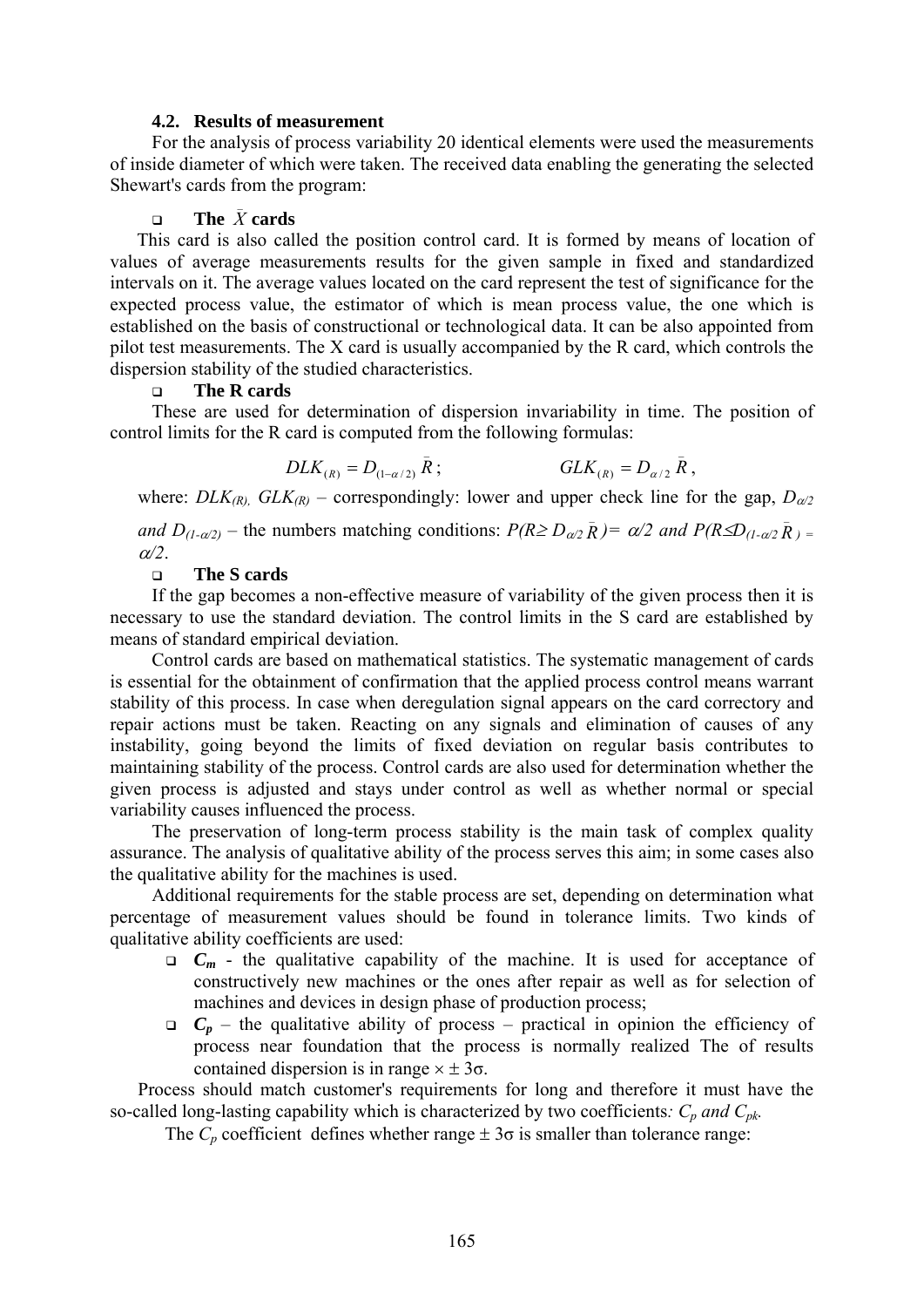$$
C_p = \frac{pole \quad toleranceji(T)}{6\sigma_p} \ge 1,33,
$$

where:  $T = GLT - DLT$ ,  $\sigma_p$  – standard deviation of value of all process measurements in longer period.

Assumption that  $C_p \ge 1,33$  value the reliability exists that 99,7 % of the realized production shall match the requirements relating quality, however random variables have in such case to be subject to Gaussian distribution.

The  $C_{pk}$  coefficient defines the position of tolerance measurements' value in tolerance range. It is the measure of the process centering this coefficient is used so that the mean value in the received distribution was not too remote from the mid-value of the tolerance range.

 $\mathcal{L}(\mathcal{L})$ 

$$
C_{pk} = \frac{(GLT - x)}{3\sigma_p}
$$
, when GLT - x \leq x -DLT

 $\mathcal{L}(\mathcal{L})$ 

or

$$
C_{pk} = \frac{(\bar{x} - GLT)}{3\sigma_p}
$$
, when GLT -  $\bar{x} > \bar{x}$ -DLT,

where: *GLT,DLT* – the upper and lower tolerance line,  $\bar{x}$  – the mean value of the studied where:  $GLI,DLI$  – the upper and lower tolerance line,  $x$  – the mean value of the studied characteristic,  $GLT - x$  or  $x - DLT$  – distance of the mean process value from the closest tolerance limit.

| Data page: 1 / / Diameter                              |                                          |        |                           |  |         |  |
|--------------------------------------------------------|------------------------------------------|--------|---------------------------|--|---------|--|
|                                                        |                                          |        |                           |  |         |  |
| Workpiece : 109 / Plaskosc                             |                                          |        | -0                        |  |         |  |
| Drawing                                                |                                          |        |                           |  |         |  |
| Inspection plan : 1 /                                  |                                          |        | $\cdot$ ()                |  |         |  |
| Random sample scope 5                                  |                                          |        |                           |  |         |  |
| — Charact. data ————                                   |                                          |        |                           |  |         |  |
| characteristic : 1/                                    | Type: Diameter                           |        |                           |  |         |  |
| nominal value : 34.000                                 |                                          |        | Set point : 34.031        |  |         |  |
| upper tol. : 0.062                                     |                                          |        |                           |  | 0.000   |  |
| - Statistic data -                                     |                                          |        |                           |  |         |  |
|                                                        | Act. values : from 3 to 23<br>No.: 21/21 |        |                           |  |         |  |
| from 01.03.04 / 17:21:34 to 01.03.04 / 18:12:01        |                                          |        |                           |  |         |  |
| Mean                                                   |                                          | 34.064 | Variance :                |  | 6.45E-9 |  |
| Std. deviation : 8.03E-5 X bar ± 36 : 34.064 to 34.064 |                                          |        |                           |  |         |  |
| Minimum                                                |                                          |        | : 34.064 Maximum : 34.064 |  |         |  |
| outside tolerance: 21 Freak value 6 c:                 |                                          |        |                           |  | 0       |  |
| No. of random samples 5                                |                                          |        |                           |  |         |  |
| Cp: 159 \ Cpk: -10.2                                   |                                          |        |                           |  |         |  |

*Fig.3. Ring inside radius measurement statistical data* 

Fig. 3 contains data generated by measuring machine relating measured element. For the conducted process the program generated  $C_p$  as well as  $C_{pk}$ . Low  $C_p = 1,59$  value proves good formation of internal cylindrical surface during technological process.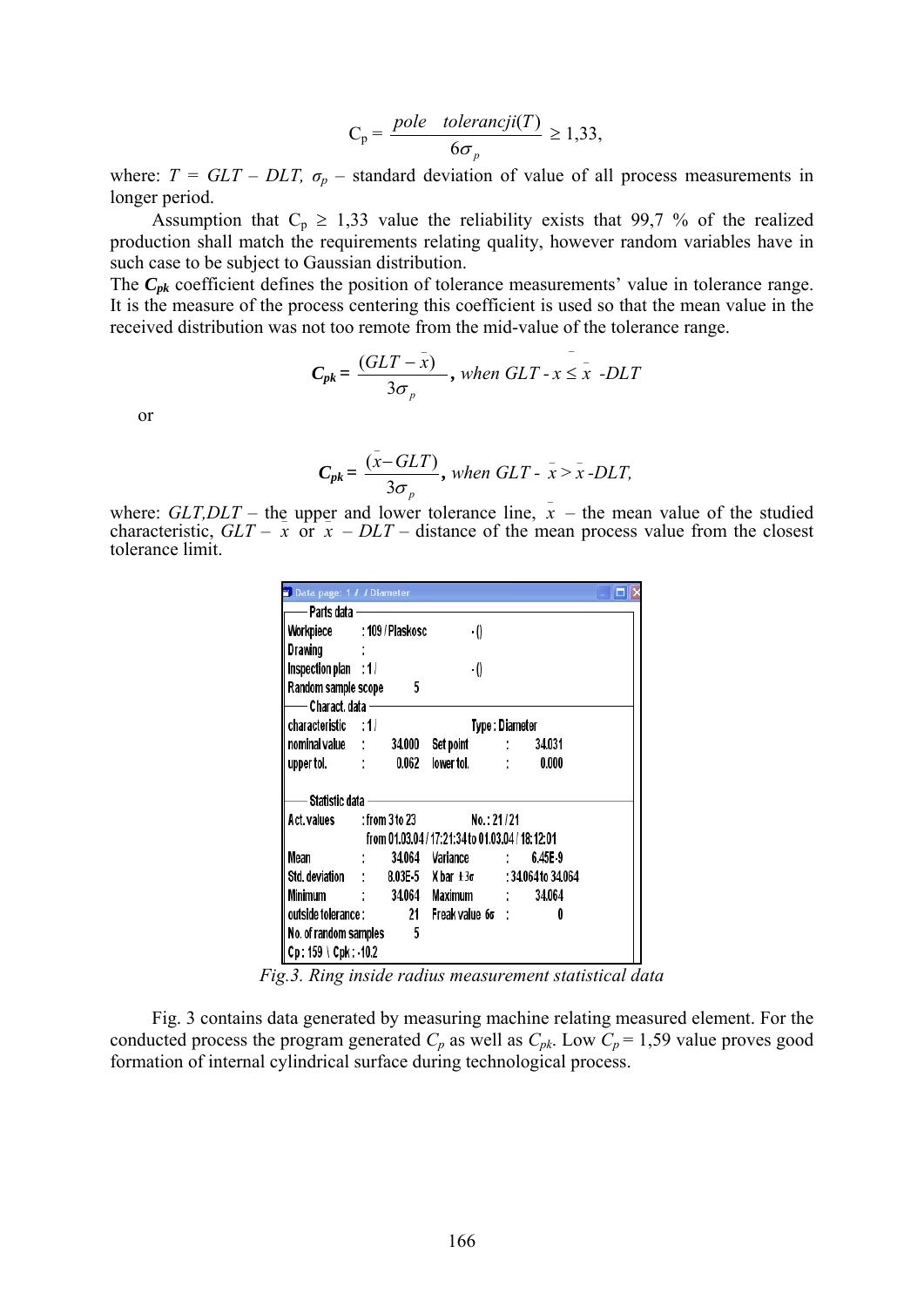

*Fig.4. Histogram for diameter measurement* 



*Fig. 5 Control cards generated by coordinate measuring machine* 

The histogram shown in fig. 4 illustrates graphic mean value located in the middle of the gap. It represents Gaussian distribution. The frequency of deviation occurrence in definite ranges of value is also illustrated. Measuring process became slightly disturbed, as some points deviate from the central line which is illustrated by X, R, S cards and the trend (fig. 5). The analyzed process behaves stably enough, because points (signals) do not fall out of lower or upper control line, which can be seen, on the trend - the points compose a "wave". The conducted process has good qualitative capability as well as it is fully controlled.

### **5. CONCLUSION**

The use of measuring machine equipped with appropriate statistical module for statistical process control is a suitable tool for the technological process error detection on its all stages. The ineffective detection of deregulations of process can cause considerably larger costs in case of production of small series than in case of large-scale production, as it is often individual custom production usually burdened by the JIT production agreements.

 The requirement for continuous improvement of the production process is connected with measuring process improvement. The use of measuring machine owe to which